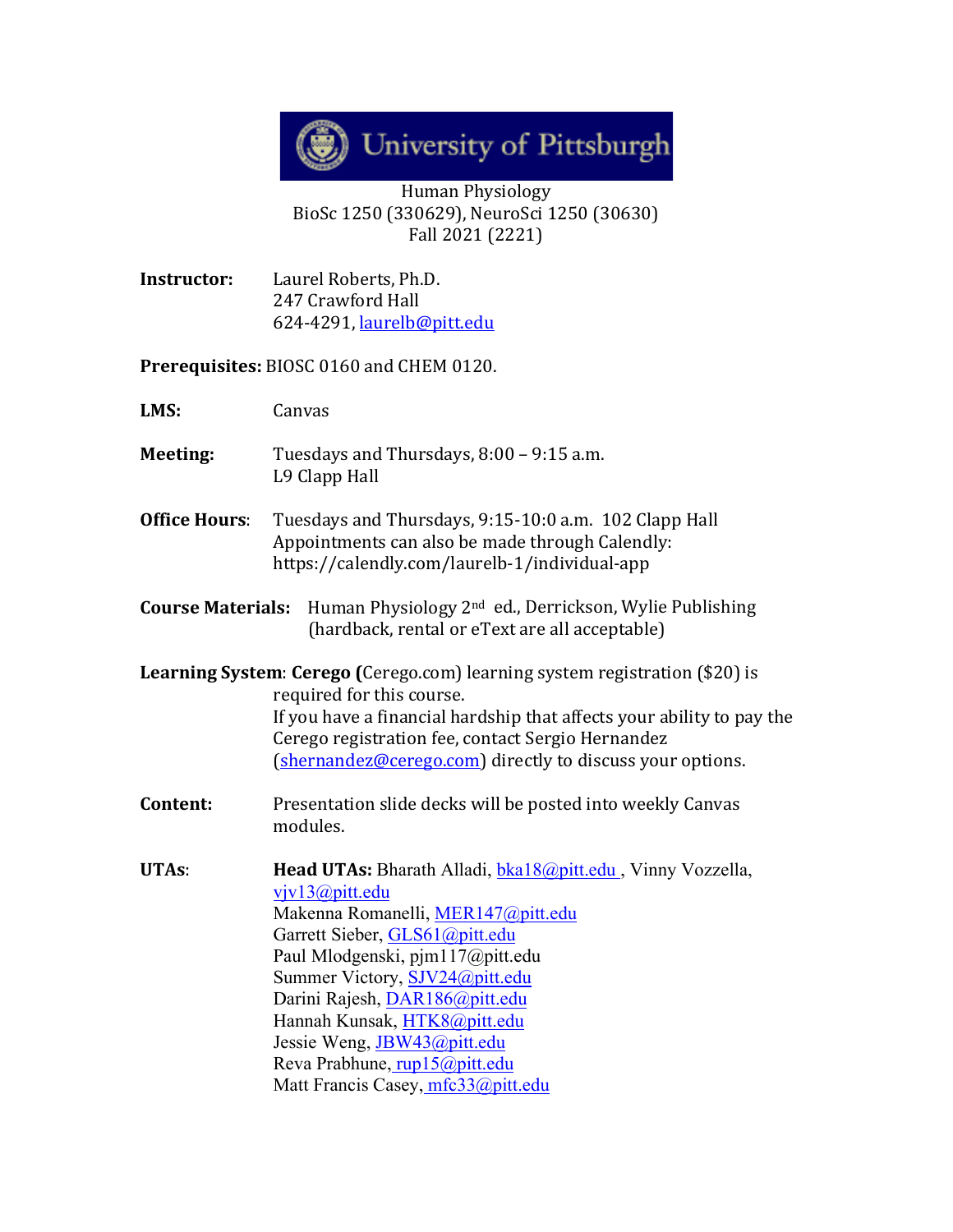- **Lecture:** Two 75-minute sessions each week. The classroom is large enough that all students may attend each class meeting. Under high and elevated risk, this course will be 100% online with Zoom meetings during class time that will be recorded. Changes to modes of instruction and course adjustments will be announced on Canvas as needed.
- **Grading Policy**: Online work through the Cerego app will be scored as follows: At the end of the course, students with a PROGRESS level of 70% earn FULL credit, those with progress 50-69% earn HALF credit, those 25-49% earn QUARTER credit, and those 1-24% earn MINIMAL credit.
- **Missed Exams**: There will be NO MAKE-UP QUIZZES OR ASSIGNMENTS. If you miss an exam or assignment, that will be the grade that you drop. If circumstances beyond your control cause you to miss more than one exam or assignment, you should acquire documentation as soon as possible and inform Dr. Roberts.

| Assessment:                    | Number:      | Value: |
|--------------------------------|--------------|--------|
| Exams $(5)$                    | Top 4 scores | 75%    |
| Cerego Homework                | Progress     | 10%    |
| <b>PATH Story Booth Essays</b> |              | 5%     |
| Thursday TA Time (13)          | Top 10       | 10%    |
| TOTAL:                         |              | 100%   |

## **Scores will not be curved**.

| <b>Total Points:</b> | Final       | Grade: | <b>Total Points:</b> | Final       | Grade:         |
|----------------------|-------------|--------|----------------------|-------------|----------------|
|                      | Percentage: |        |                      | Percentage: |                |
| $244+$               | 97.5%       | $A^+$  | 194                  | 77.5        | C+             |
| 231                  | 92.5        | A      | 181                  | 72.5        |                |
| 224<br>219           | 89.5        | A-     | 174                  | 69.5        | C-             |
|                      | 87.5        | $B^+$  | 169                  | 67.5        | $D^+$          |
| 206                  | 82.5        | B      | 156                  | 62.5        | D              |
| 199                  | 79.5        | $B^-$  | 149                  | 59.5        | D <sup>-</sup> |
|                      |             |        | 148                  | 59.4 and    | F              |
|                      |             |        |                      |             |                |
|                      |             |        |                      |             |                |
|                      |             |        |                      |             |                |
|                      |             |        |                      |             |                |
|                      |             |        |                      |             |                |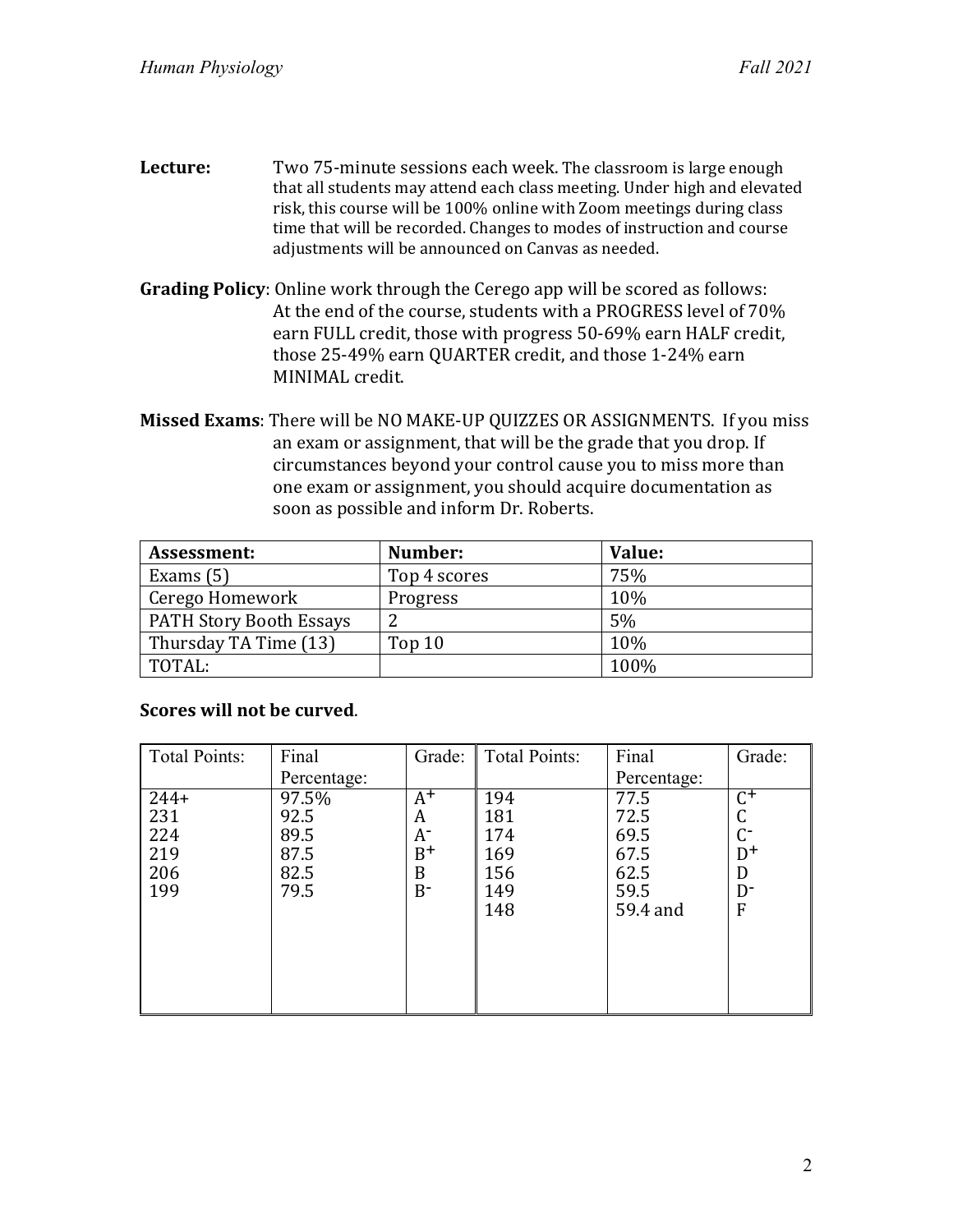- **Extra credit:** There are no scheduled opportunities for extra-credit work. Extra points *may* be offered at random for in-class activities or on exams.
- **G Grades**: Students who wish to petition for a G grade must submit, in writing, a specific request for this grade change and you must document your reason(s). You are required to make the necessary arrangements with the instructor to remove the G grade. Remember that G grades, per DSAS guidelines, are to be given only when students who have been attending a course and have been making regular progress are prevented by circumstances beyond their control from completing the course after it is too late to withdraw (University of Pittsburgh Undergraduate Bulletin, 1999- 2002, p. 29). If you miss the final and have a valid excuse, you may receive a G grade, but only after the excuse is documented and arrangements to complete the course work are finalized with the instructor.
- **Rationale:** Physiology is the study of the mechanics of life. Although the organ systems within the human body are diverse in their structures and functions, there are certain core principles that apply to each system and the maintenance of the body. After a general introduction to cell biology, intercellular communication, and the physiology of nerves and muscle, this course will survey the functions of the body systems. Each system will be integrated into the broader concept of homeostasis and the adaptations for pathology and challenges (e.g., exercise).

## **Goals and Objectives:**

Students will be able to…

**Communicate** their understanding of physiological principles while serving as resources for their peers.

**Describe** the general organization of the human body in terms of cells, tissues and organ systems.

**Explain** how the directed movement of solutes controls the movement of water.

**Explain** the significance of receptor-ligand interactions in a variety of organ systems.

**Identify** how the mechanisms used by the nervous and endocrine systems coordinate and control the function of the human body. **Apply** their understanding of physiology to processes involved in the common pathologies of each system studied.

**Make predictions** about the probable homeostatic responses of the body to changes in the external and internal environment. **Describe** the interactions of organ systems during the maintenance of homeostasis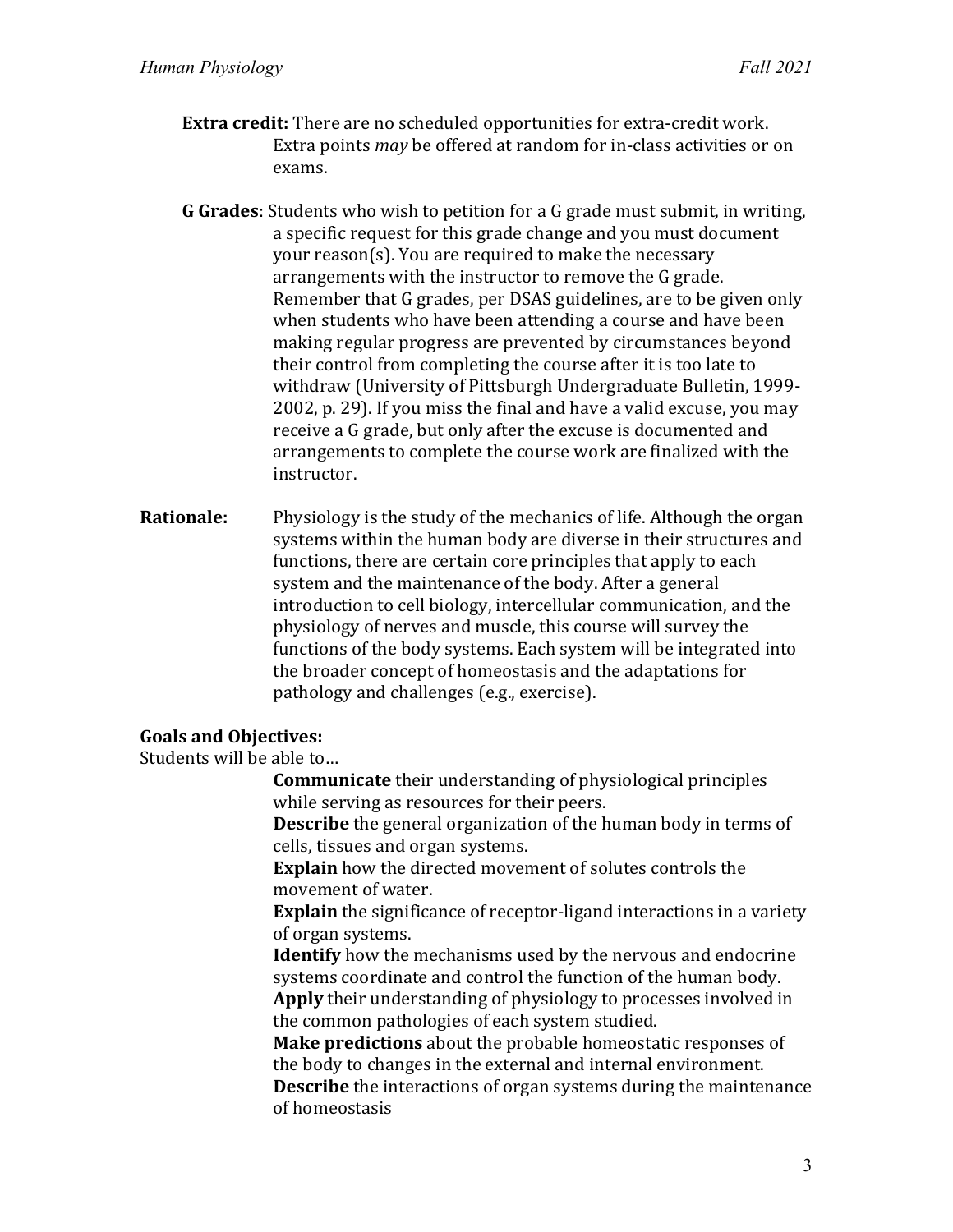**Make** better-informed decisions about issues related to their personal health

*"In an ideal world, science would be objective. However, much of science is subjective and is historically built on a small subset of privileged voices." (Dr. Monica Linden)*

**DWEM**s (Dead, White, European, Males) have been credited with elucidating many of the foundational principles of biology. While this course offers limited opportunities to explore the contributions of a wide array of non-DWEM scientists, please know that those contributions exist. However, there are still many (many!) facts about the natural world yet to be revealed. Since you are reading this, I will assume that you are not a DWEM, and I ask that you consider using your unique talents and scholarship to contribute to our shared knowledge. The fate of the planet, and our species, will require the best efforts of *every* individual; never assume that all the important stuff has already been done.

## **COVID-19 Statement:**

In the midst of this pandemic, it is extremely important that you abide by public health regulations and University of Pittsburgh health standards and guidelines. While in class, at a minimum, this means you must wear a face covering and comply with physical distancing requirements; other requirements may be added by the University during the semester. These rules have been developed to protect the health and safety of all community members. Failure to comply with these requirements could result in you not being permitted to attend class in person and could result in a Student Conduct violation. For the most up-to-date information and guidance, please visit [coronavirus.pitt.edu](http://coronavirus.pitt.edu/) and check your Pitt email for updates before each class.

**Academic Integrity**: Students in this course will be expected to comply with the University of Pittsburgh's Policy on Academic Integrity: Student Obligations. Any student suspected of violating this obligation, for any reason, during the semester will be required to participate in the program set forth in the University Guidelines on Academic Integrity. This may include, but is not limited to, the confiscation of the examination of any individual suspected of violating University policy. Furthermore, no student may bring unauthorized materials to an examination, such as dictionaries or a programmable calculator with stored information specific to the material covered in this course.

**E-mail Communication**: The University uses your university e-mail address [\(username@pitt.edu\)](mailto:username@pitt.edu) for official communication with students. Students are expected to read e-mail sent to this account on a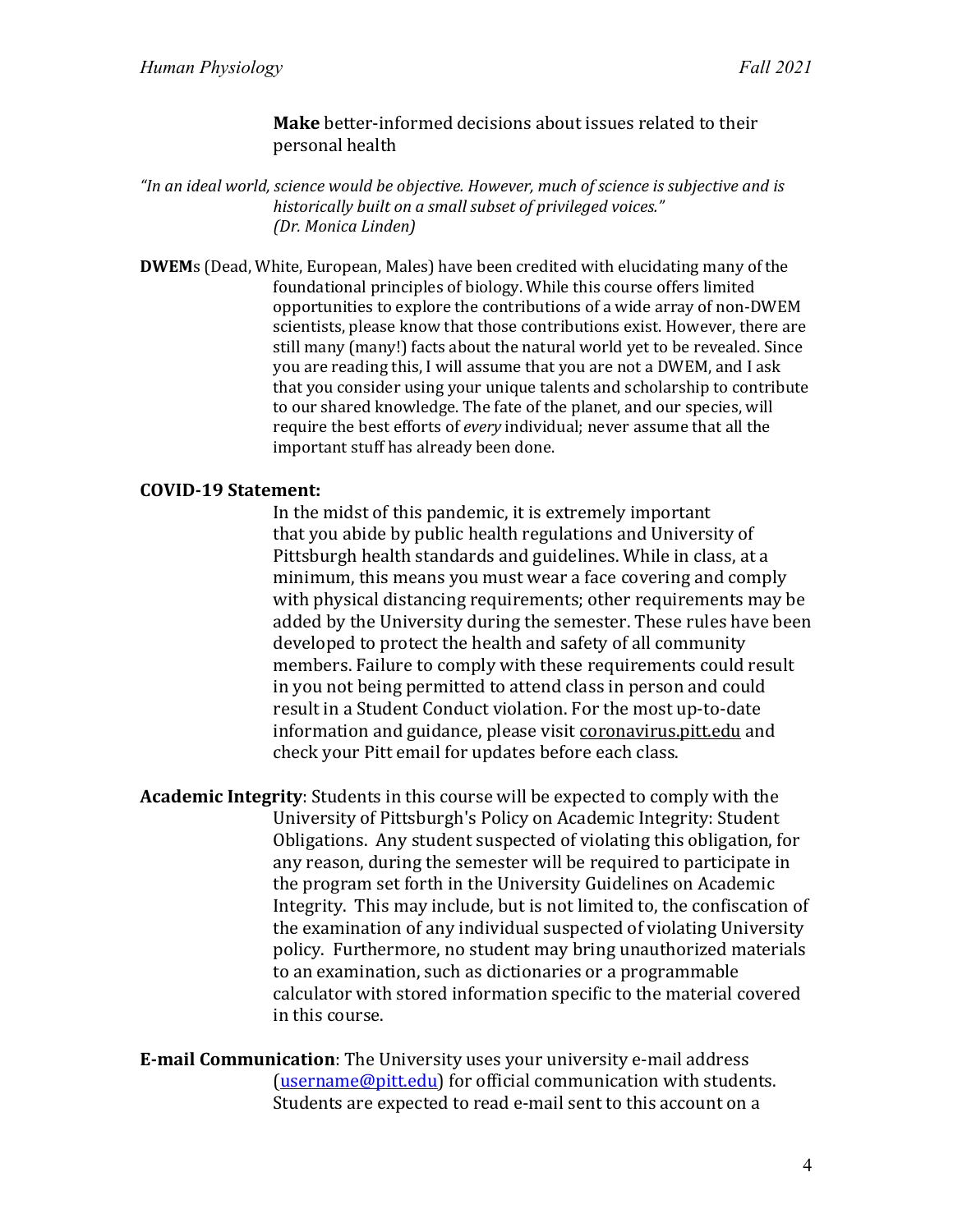regular basis. Failure to read and react to University communications in a timely manner does not absolve the student from knowing and complying with the content of the communications. The University provides an e-mail forwarding service that allows students to read their e-mail via other service providers. Students that choose to forward their e-mail from their pitt.edu address to another address do so at their own risk. If email is lost because of forwarding, it does not absolve the student from responding to official communications sent to their University e-mail address. To forward e-mail sent to your University account, go to [http://accounts.pitt.edu,](http://accounts.pitt.edu/) log into your account, click on Edit Forwarding Addresses, and follow the instructions on the page.

**Disability:** If you have a disability for which you are or may be requesting an accommodation, you are encouraged to contact both your instructor and the Office of Disability Resources and Services, 216 William Pitt Union, 412-648-7890/412-383-7355 (TTY), as early as possible in the term. Disability Resources and Services will verify your disability and determine reasonable accommodations for this course.